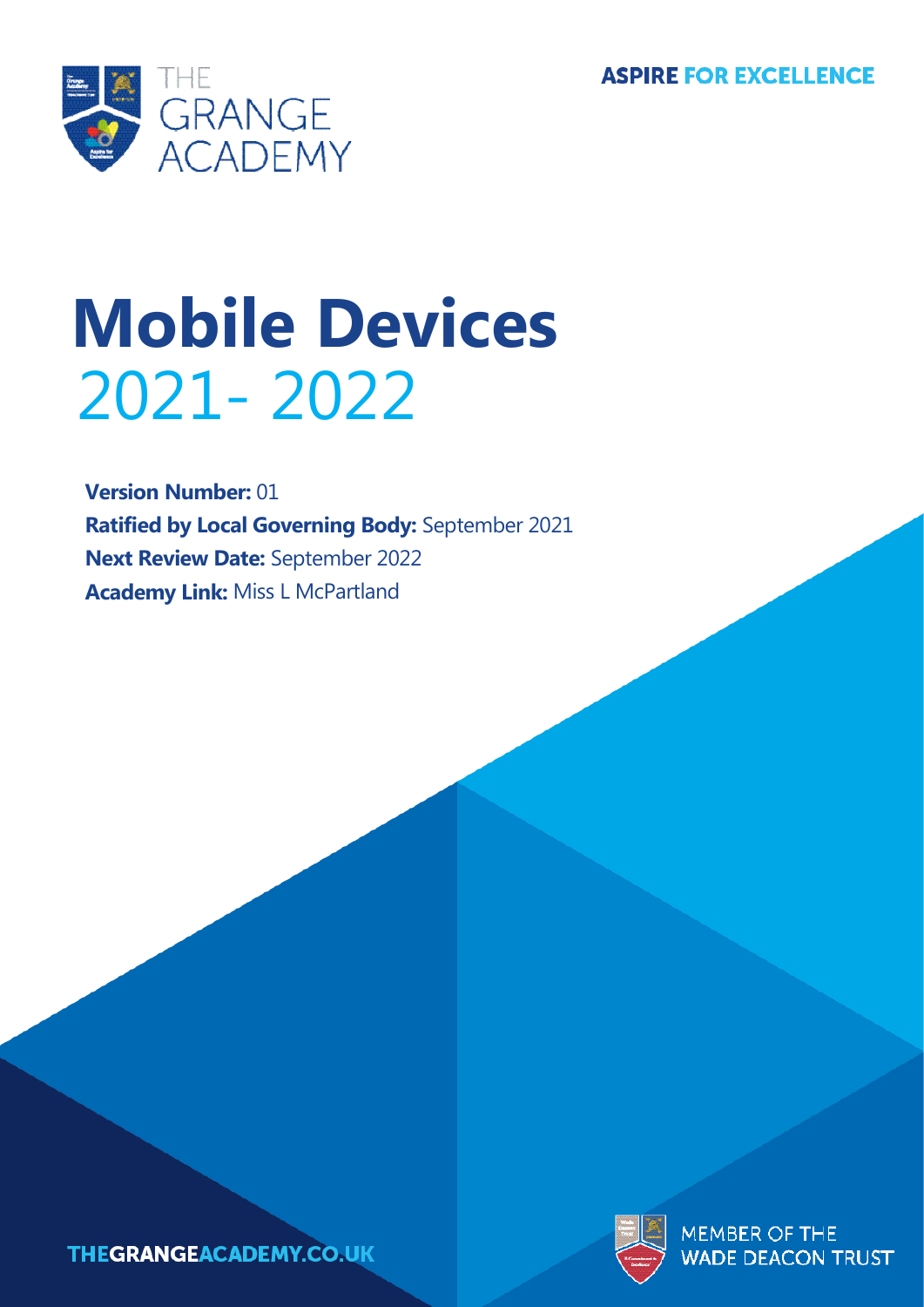#### **1 INTRODUCTION:**

1.1 The purpose of this policy is to give the necessary opportunity for academy leaders, teachers, students, and parents to take steps to ensure that the increased ownership of mobile phones/i-pods does not impact negatively on standards around academy.

#### **2 PURPOSE:**

- 2.1 The Grange Academy accepts that parents may give their children mobile phones to protect them from everyday risks involving personal security and safety on the way to and from academy.
- 2.2 The decision to provide a mobile phone for their children is made by parents with a full understanding and acceptance of this policy.
- 2.3 It is the responsibility of students who choose to bring mobile phones onto academy premises to adhere to the guidelines outlined in this document.
- 2.4 Parents are reminded that in cases of emergency, the academy office remains the appropriate point of contact and can ensure that your child is reached quickly, and assisted in any appropriate way.
- 2.5 Parents should not contact their children during the academy day via mobile phones. Similarly, it is not acceptable for students to contact parents during the academy day via mobile phones. The academy office remains the first point of communication between academy and home.

# **3 THEFT OR DAMAGE**

- 3.1 Students who bring a mobile device to academy should hand the device in to staff on entering the academy building to be kept safe until collected at the end of the day.
- 3.2 The academy accepts no responsibility for replacing mobile devices that are lost, stolen or damaged whilst on academy premises if not handed in for safe keeping, during academy events or whilst attending educational visits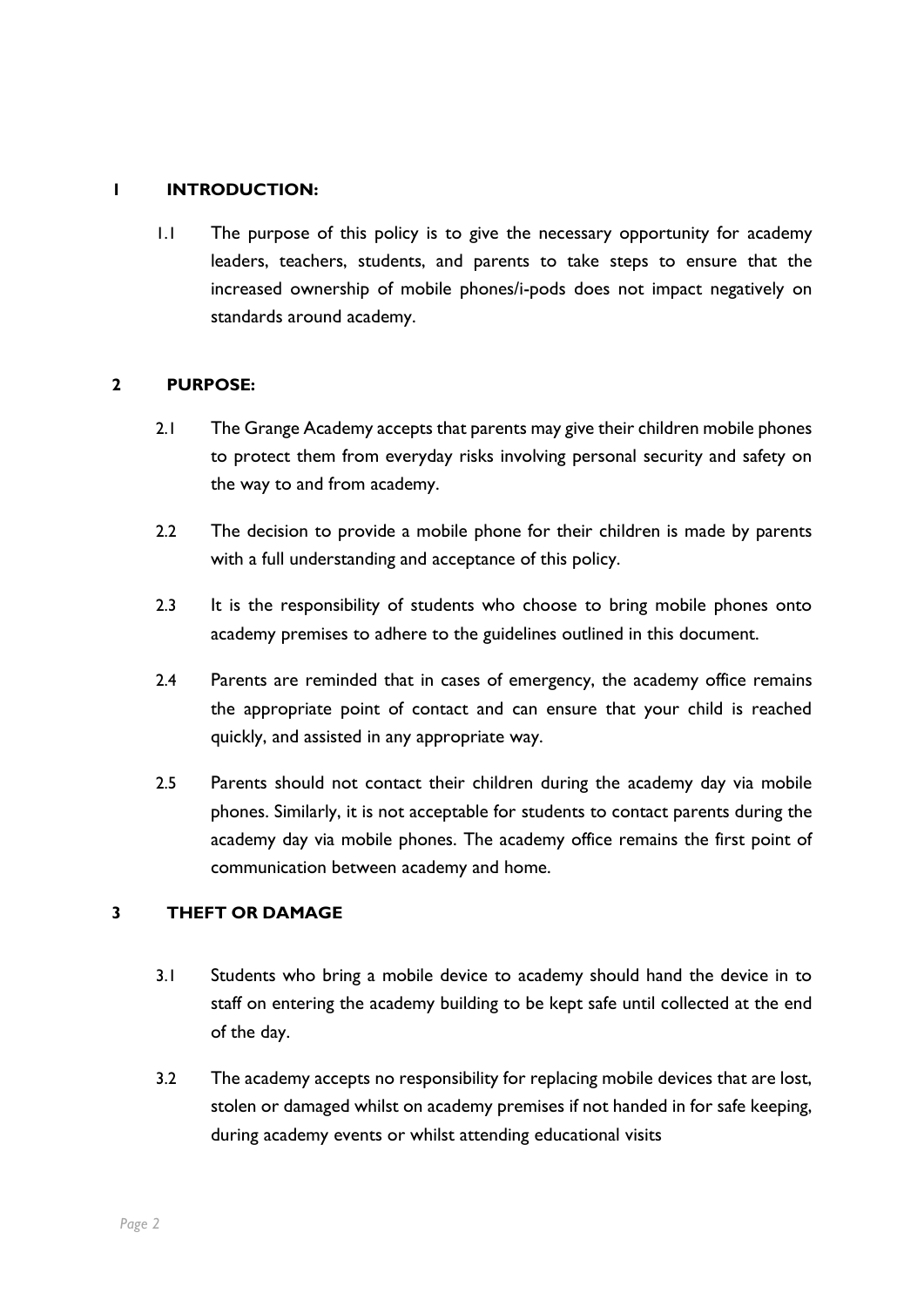- 3.3 The academy accepts no responsibility for students who lose or have their mobile devices stolen while travelling to and from academy.
- 3.4 It is strongly advised that students use passwords/pin numbers to ensure that unauthorised phone calls cannot be made on their phones (e.g. by other students, or if stolen). Students must keep their password/pin numbers confidential. Mobile phones and/or passwords must not be shared.

### **4 RULES**

- 4.1 Mobile phones/i-pods, smart watches and Bluetooth speakers should not be brought onto the academy premises by students.
- 4.2 Parents who wish their child to have a mobile phone on their person to protect them from everyday risks involving personal security and safety on the way to and from academy, must support this policy by expecting their child to hand their phone/device to staff during registration at the start of the day. The phone should be presented in a clear plastic bag that is clearly labelled with the child's name and form. (Bags will be provided if necessary.) This phone/device will then be available to collect at the end of the academy day from Student Services.
- 4.3 Similarly, headphones must not be brought onto the academy site.
- 4.4 Any students caught with such devices during the academy day will be subject to the following:
	- 4.4.1 Staff will ask the student to immediately hand over the phone/headphones/device.
	- 4.4.2 Failure to hand in the device will escalate to an immediate referral to their Progress Leader.
	- 4.4.3 The device(s) will be placed in a clear plastic bag marked with the student's name and left for safe keeping in the academy office. The item will be returned to the student at the end of the academy day via Student Services.
	- 4.4.4 Parents will be informed via letter from the academy.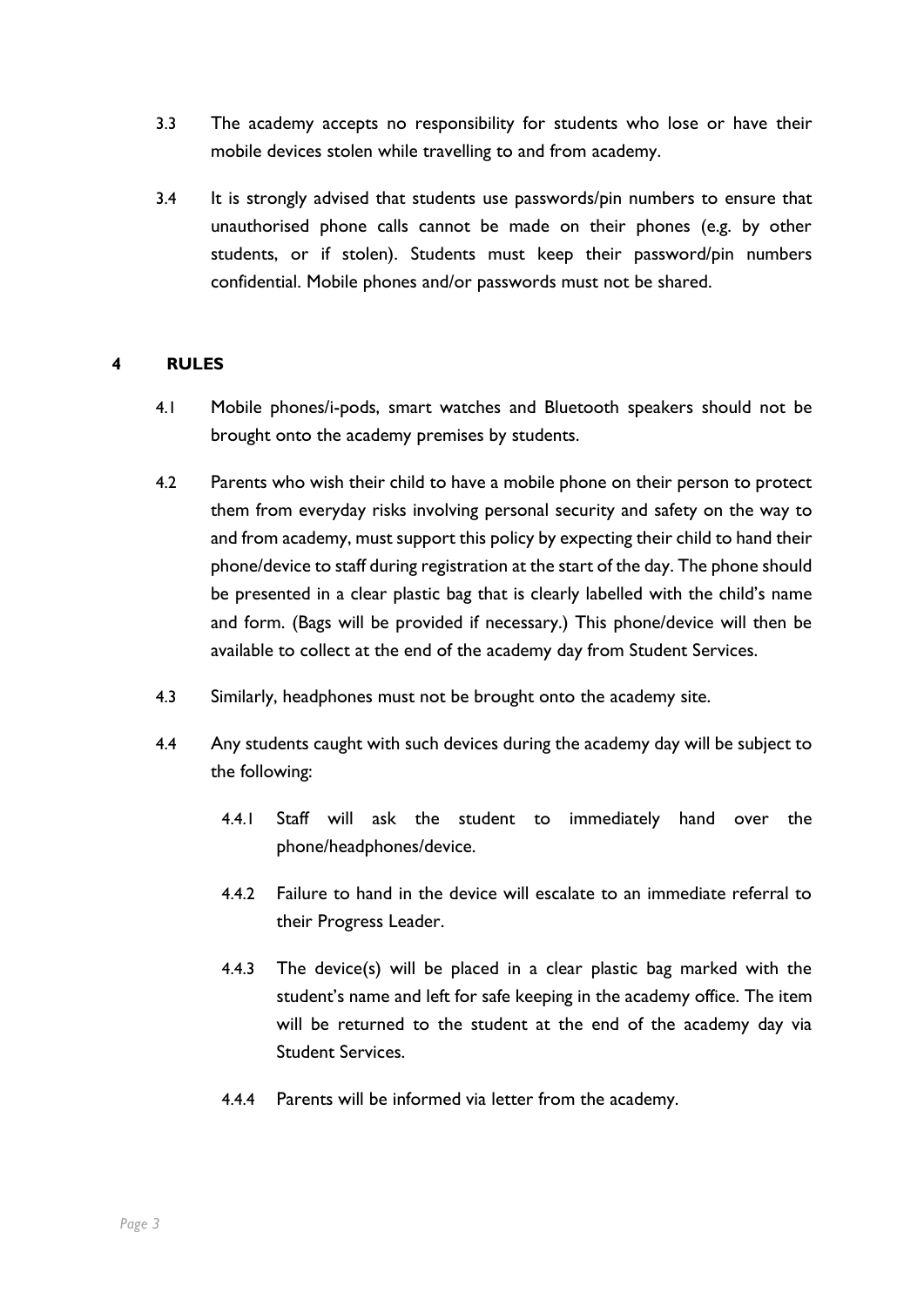- 4.4.5 Students who breach this rule more than once will not be allowed to collect their phone themselves. Their device must be collected by parents after academy on a day that is convenient to them.
- 4.4.6 Students repeatedly breaching the academy's rules regarding mobile devices will be subject to a meeting with their Progress Leader and parents. Parents and the student must then sign a contract with the understanding should the student breach the mobile devices contract the mobile device will be confiscated and held until the end of the current half term when parents will be required to collect the device.

# **5 INAPPROPRIATE CONDUCT**

- 5.1 Any student who uses a mobile device to bully or intimidate any pupil or member of staff will be subject to the academy's Anti-Bullying & Equal Opportunities and Behaviour for Learning Policies.
- 5.2 Where necessary, the academy will work with the police to investigate and resolve serious incidents of inappropriate conduct.
- 5.3 Incidents of disruption in the classroom caused by the use of mobile devices will be subject to sanctions in line with the Behaviour for Learning policy.
- 5.4 Any inappropriate content found on social networking, blog or video websites will be removed via the host site and where appropriate used as evidence by the academy and any relevant authorities.

# **6 AIDS FOR LEARNING**

6.1 One occasion where students will be permitted to use their mobile devices for learning is within GCSE Photography. Mobile photography will remain an important part of the GCSE course. Therefore, all students studying photography will be asked to hand their phones at the meet and greet area and specify it is for photography. These will be kept safe until lesson time students will be able to collect their mobile device for use within this lesson only. Students using the devices during lessons will be issued with a photography pass and must return their mobile phone at the end of the lesson. They will be available for collection at Student Services at the end of the day.

#### **7 EXTRA-CURRICULAR TIME**

7.1 If students are attending extra-curricular sessions the rules outlined above apply.